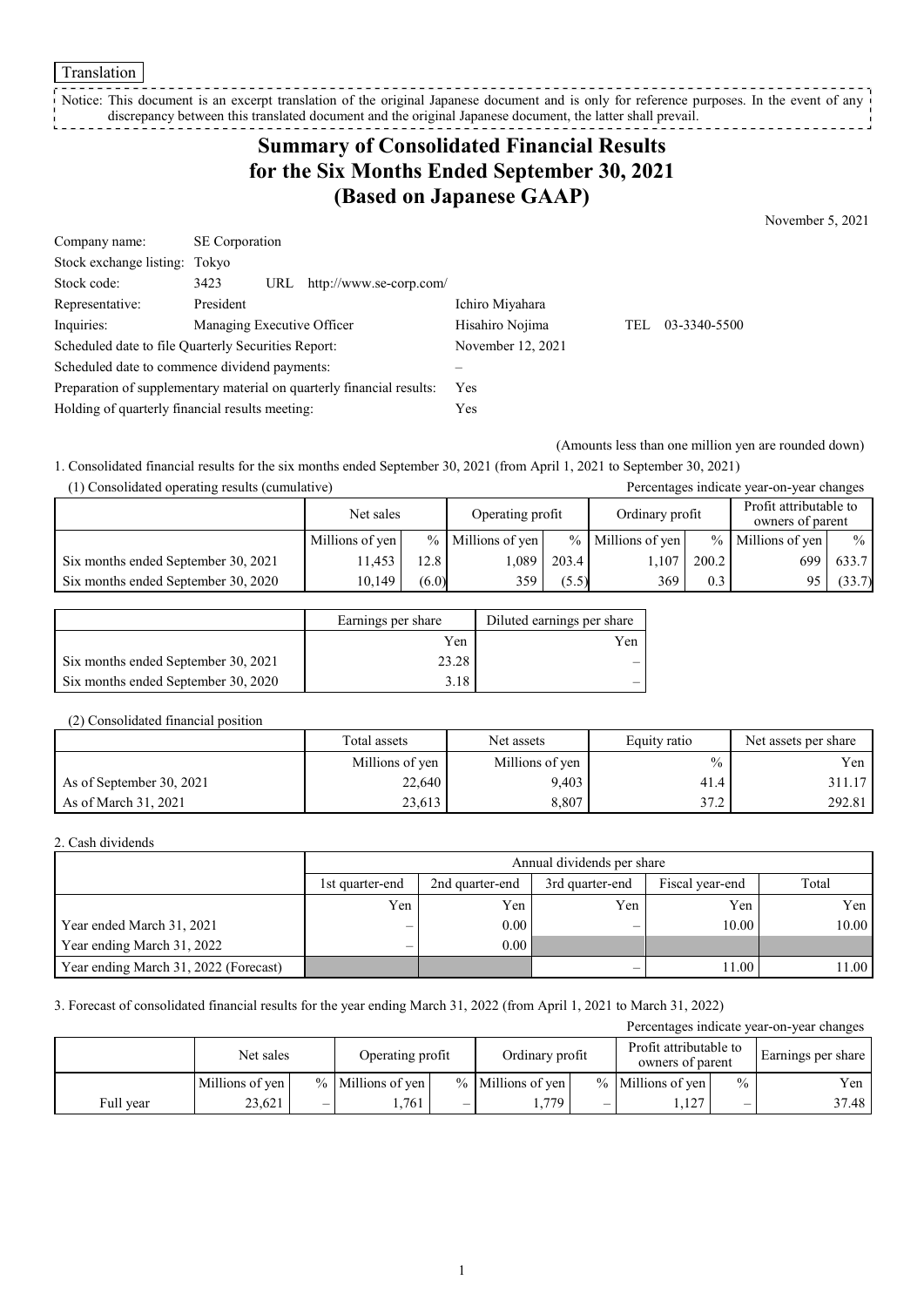| 4. Notes                                                                                                                                                                         |                   |                                                         |     |                   |  |
|----------------------------------------------------------------------------------------------------------------------------------------------------------------------------------|-------------------|---------------------------------------------------------|-----|-------------------|--|
| (1) Changes in significant subsidiaries during the six months ended September 30, 2021<br>(changes in specified subsidiaries resulting in the change in scope of consolidation): |                   | N <sub>o</sub>                                          |     |                   |  |
|                                                                                                                                                                                  |                   |                                                         |     |                   |  |
| (2) Application of special accounting methods for preparing quarterly consolidated financial statements:                                                                         |                   |                                                         | Yes |                   |  |
| (3) Changes in accounting policies, changes in accounting estimates, and restatement of prior period financial statements                                                        |                   |                                                         |     |                   |  |
| Changes in accounting policies due to revisions to accounting standards and other regulations:                                                                                   | Yes               |                                                         |     |                   |  |
| Changes in accounting policies due to other reasons:                                                                                                                             | N <sub>o</sub>    |                                                         |     |                   |  |
| Changes in accounting estimates:                                                                                                                                                 |                   |                                                         |     |                   |  |
| Restatement of prior period financial statements:                                                                                                                                |                   |                                                         |     |                   |  |
| (4) Number of issued shares (common shares)                                                                                                                                      |                   |                                                         |     |                   |  |
| Total number of issued shares at the end of the period (including treasury shares)                                                                                               |                   |                                                         |     |                   |  |
| As of September 30, 2021                                                                                                                                                         | 31,256,600 shares | As of March 31, 2021                                    |     | 31,256,600 shares |  |
| Number of treasury shares at the end of the period                                                                                                                               |                   |                                                         |     |                   |  |
| As of September 30, 2021                                                                                                                                                         | 1,148,528 shares  | As of March 31, 2021                                    |     | 1,248,528 shares  |  |
| Average number of shares during the period (cumulative from the beginning of the fiscal year)                                                                                    |                   |                                                         |     |                   |  |
| Six months ended September 30, 2021                                                                                                                                              |                   | 30,058,072 shares   Six months ended September 30, 2020 |     | 29,958,072 shares |  |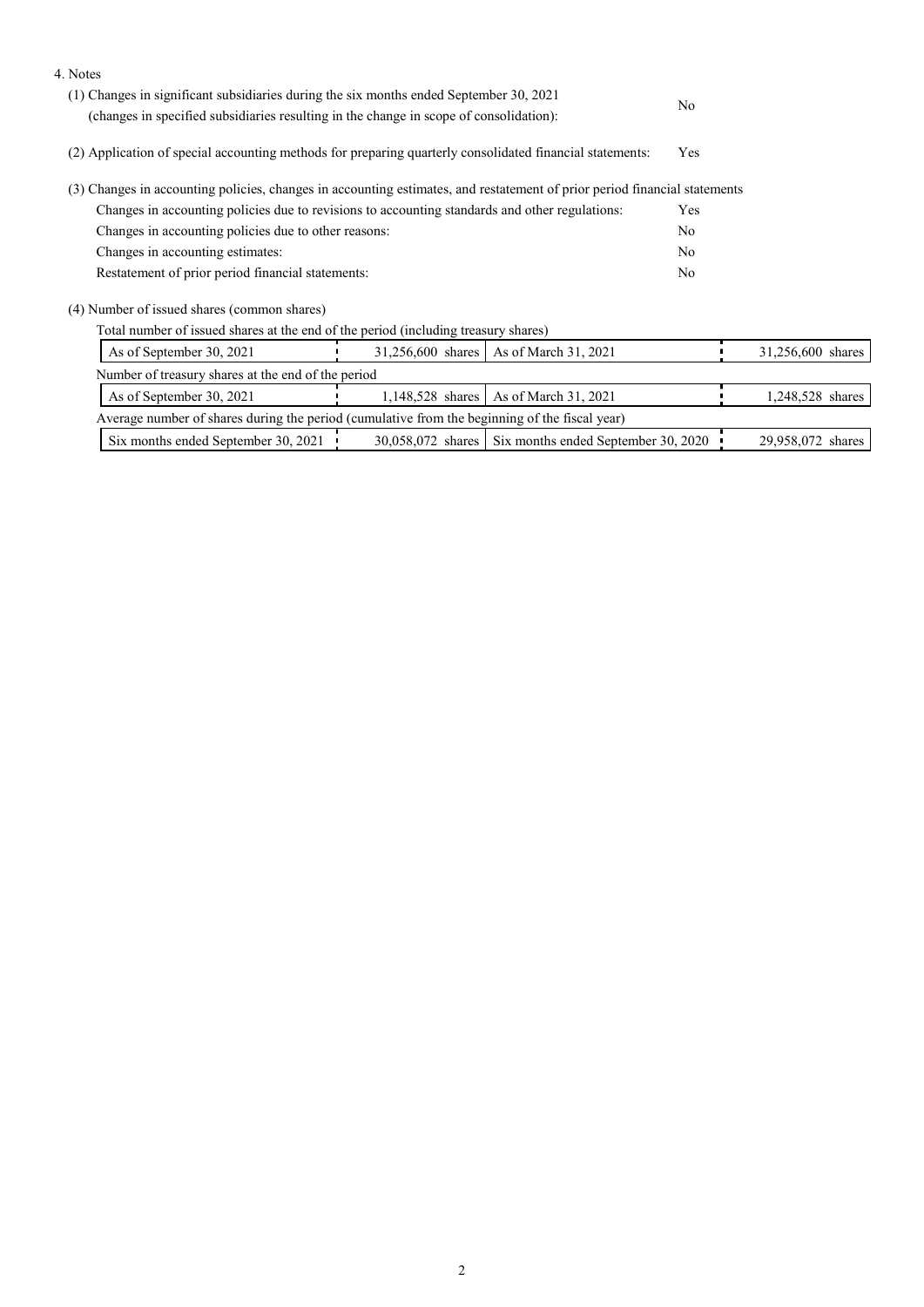## **Quarterly consolidated financial statements**

**Consolidated balance sheets** 

| As of September 30, 2021<br>As of March 31, 2021<br>Assets<br>Current assets<br>Cash and deposits<br>4,549,957<br>4,219,057<br>Notes and accounts receivable - trade<br>6,414,546<br>Notes and accounts receivable - trade, and contract assets<br>5,423,813 |
|--------------------------------------------------------------------------------------------------------------------------------------------------------------------------------------------------------------------------------------------------------------|
|                                                                                                                                                                                                                                                              |
|                                                                                                                                                                                                                                                              |
|                                                                                                                                                                                                                                                              |
|                                                                                                                                                                                                                                                              |
|                                                                                                                                                                                                                                                              |
|                                                                                                                                                                                                                                                              |
| Electronically recorded monetary claims - operating<br>1,785,042<br>1,836,840                                                                                                                                                                                |
| Merchandise and finished goods<br>562,597<br>683,711                                                                                                                                                                                                         |
| Work in process<br>797,217<br>633,056                                                                                                                                                                                                                        |
| Raw materials and supplies<br>1,116,270<br>1,228,239                                                                                                                                                                                                         |
| Other<br>328,433<br>483,223                                                                                                                                                                                                                                  |
| Allowance for doubtful accounts<br>(29, 536)<br>(28, 636)                                                                                                                                                                                                    |
| 15,524,530<br>14,479,305<br>Total current assets                                                                                                                                                                                                             |
| Non-current assets                                                                                                                                                                                                                                           |
| Property, plant and equipment                                                                                                                                                                                                                                |
| Buildings and structures, net<br>2,077,710<br>2,120,888                                                                                                                                                                                                      |
| Machinery, equipment and vehicles, net<br>791,181<br>745,988                                                                                                                                                                                                 |
| Tools, furniture and fixtures, net<br>83,097<br>90,047                                                                                                                                                                                                       |
| Land<br>2,924,675<br>2,963,836                                                                                                                                                                                                                               |
| 385,726<br>Leased assets, net<br>401,538                                                                                                                                                                                                                     |
| 32,660<br>Construction in progress<br>7,513                                                                                                                                                                                                                  |
| 6,285,716<br>Total property, plant and equipment<br>6,339,148                                                                                                                                                                                                |
| Intangible assets                                                                                                                                                                                                                                            |
| Goodwill<br>164,488<br>141,590                                                                                                                                                                                                                               |
| Other<br>77,448<br>83,672                                                                                                                                                                                                                                    |
| Total intangible assets<br>241,937<br>225,263                                                                                                                                                                                                                |
| Investments and other assets                                                                                                                                                                                                                                 |
| Investment securities<br>641,119<br>778,696                                                                                                                                                                                                                  |
| Other<br>943,343<br>841,170                                                                                                                                                                                                                                  |
| Allowance for doubtful accounts<br>(23, 534)<br>(23, 534)                                                                                                                                                                                                    |
| Total investments and other assets<br>1,560,927<br>1,596,331                                                                                                                                                                                                 |
| Total non-current assets<br>8,088,581<br>8,160,744                                                                                                                                                                                                           |
| Total assets<br>23,613,111<br>22,640,049                                                                                                                                                                                                                     |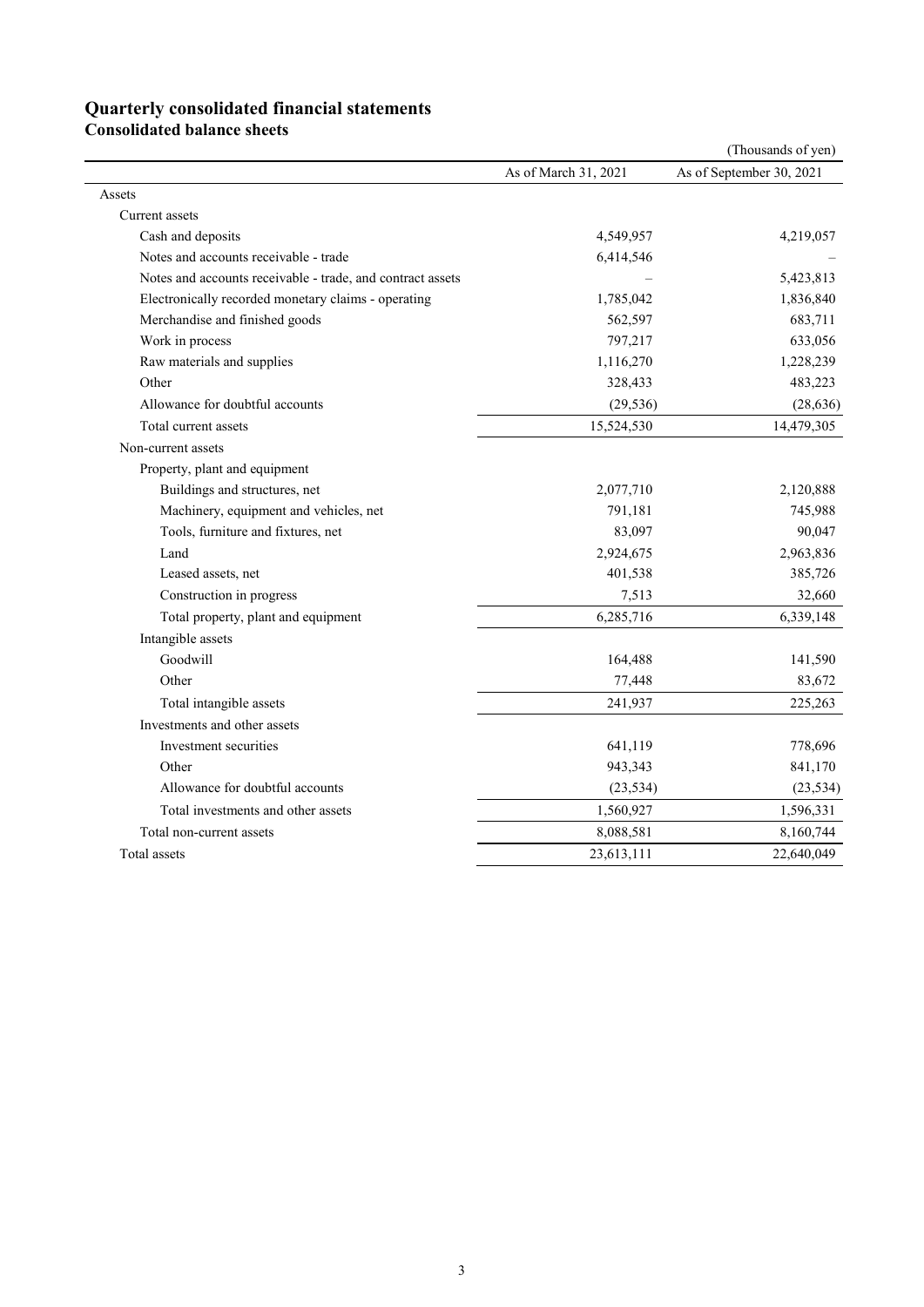| As of September 30, 2021<br>As of March 31, 2021<br>Liabilities<br>Current liabilities<br>Notes and accounts payable - trade<br>4,381,555<br>4,257,417<br>Electronically recorded obligations - operating<br>1,524,051<br>1,220,762<br>300,522<br>Short-term borrowings<br>310,522<br>Current portion of long-term borrowings<br>1,779,876<br>1,719,236<br>Current portion of bonds payable<br>99,500<br>188,000<br>Income taxes payable<br>391,140<br>271,278<br>Provision for bonuses<br>169,980<br>148,337<br>Provision for loss on construction contracts<br>1,766<br>Other<br>1,759,789<br>1,060,428<br>Total current liabilities<br>10,363,411<br>9,220,754<br>Non-current liabilities<br>Long-term borrowings<br>2,867,895<br>2,488,997<br>Provision for retirement benefits for directors (and other<br>566,550<br>530,530<br>officers)<br>Retirement benefit liability<br>406,855<br>409,618<br>Asset retirement obligations<br>155,426<br>155,810<br>Other<br>445,432<br>430,577<br>Total non-current liabilities<br>4,442,158<br>4,015,533<br><b>Total liabilities</b><br>14,805,569<br>13,236,287<br>Net assets<br>Shareholders' equity<br>Share capital<br>1,228,057<br>1,228,057<br>Capital surplus<br>1,000,924<br>1,012,350<br>Retained earnings<br>6,434,118<br>6,895,788<br>Treasury shares<br>(229, 403)<br>(211,030)<br>Total shareholders' equity<br>8,433,696<br>8,925,166<br>Accumulated other comprehensive income<br>Valuation difference on available-for-sale securities<br>329,204<br>424,781<br>18,871<br>Remeasurements of defined benefit plans<br>23,641<br>Total accumulated other comprehensive income<br>352,845<br>443,652<br>20,999<br>Non-controlling interests<br>34,941<br>Total net assets<br>8,807,541<br>9,403,761 |                                  |            | (Thousands of yen) |
|---------------------------------------------------------------------------------------------------------------------------------------------------------------------------------------------------------------------------------------------------------------------------------------------------------------------------------------------------------------------------------------------------------------------------------------------------------------------------------------------------------------------------------------------------------------------------------------------------------------------------------------------------------------------------------------------------------------------------------------------------------------------------------------------------------------------------------------------------------------------------------------------------------------------------------------------------------------------------------------------------------------------------------------------------------------------------------------------------------------------------------------------------------------------------------------------------------------------------------------------------------------------------------------------------------------------------------------------------------------------------------------------------------------------------------------------------------------------------------------------------------------------------------------------------------------------------------------------------------------------------------------------------------------------------------------------------------------------------------------------------------------|----------------------------------|------------|--------------------|
|                                                                                                                                                                                                                                                                                                                                                                                                                                                                                                                                                                                                                                                                                                                                                                                                                                                                                                                                                                                                                                                                                                                                                                                                                                                                                                                                                                                                                                                                                                                                                                                                                                                                                                                                                               |                                  |            |                    |
|                                                                                                                                                                                                                                                                                                                                                                                                                                                                                                                                                                                                                                                                                                                                                                                                                                                                                                                                                                                                                                                                                                                                                                                                                                                                                                                                                                                                                                                                                                                                                                                                                                                                                                                                                               |                                  |            |                    |
|                                                                                                                                                                                                                                                                                                                                                                                                                                                                                                                                                                                                                                                                                                                                                                                                                                                                                                                                                                                                                                                                                                                                                                                                                                                                                                                                                                                                                                                                                                                                                                                                                                                                                                                                                               |                                  |            |                    |
|                                                                                                                                                                                                                                                                                                                                                                                                                                                                                                                                                                                                                                                                                                                                                                                                                                                                                                                                                                                                                                                                                                                                                                                                                                                                                                                                                                                                                                                                                                                                                                                                                                                                                                                                                               |                                  |            |                    |
|                                                                                                                                                                                                                                                                                                                                                                                                                                                                                                                                                                                                                                                                                                                                                                                                                                                                                                                                                                                                                                                                                                                                                                                                                                                                                                                                                                                                                                                                                                                                                                                                                                                                                                                                                               |                                  |            |                    |
|                                                                                                                                                                                                                                                                                                                                                                                                                                                                                                                                                                                                                                                                                                                                                                                                                                                                                                                                                                                                                                                                                                                                                                                                                                                                                                                                                                                                                                                                                                                                                                                                                                                                                                                                                               |                                  |            |                    |
|                                                                                                                                                                                                                                                                                                                                                                                                                                                                                                                                                                                                                                                                                                                                                                                                                                                                                                                                                                                                                                                                                                                                                                                                                                                                                                                                                                                                                                                                                                                                                                                                                                                                                                                                                               |                                  |            |                    |
|                                                                                                                                                                                                                                                                                                                                                                                                                                                                                                                                                                                                                                                                                                                                                                                                                                                                                                                                                                                                                                                                                                                                                                                                                                                                                                                                                                                                                                                                                                                                                                                                                                                                                                                                                               |                                  |            |                    |
|                                                                                                                                                                                                                                                                                                                                                                                                                                                                                                                                                                                                                                                                                                                                                                                                                                                                                                                                                                                                                                                                                                                                                                                                                                                                                                                                                                                                                                                                                                                                                                                                                                                                                                                                                               |                                  |            |                    |
|                                                                                                                                                                                                                                                                                                                                                                                                                                                                                                                                                                                                                                                                                                                                                                                                                                                                                                                                                                                                                                                                                                                                                                                                                                                                                                                                                                                                                                                                                                                                                                                                                                                                                                                                                               |                                  |            |                    |
|                                                                                                                                                                                                                                                                                                                                                                                                                                                                                                                                                                                                                                                                                                                                                                                                                                                                                                                                                                                                                                                                                                                                                                                                                                                                                                                                                                                                                                                                                                                                                                                                                                                                                                                                                               |                                  |            |                    |
|                                                                                                                                                                                                                                                                                                                                                                                                                                                                                                                                                                                                                                                                                                                                                                                                                                                                                                                                                                                                                                                                                                                                                                                                                                                                                                                                                                                                                                                                                                                                                                                                                                                                                                                                                               |                                  |            |                    |
|                                                                                                                                                                                                                                                                                                                                                                                                                                                                                                                                                                                                                                                                                                                                                                                                                                                                                                                                                                                                                                                                                                                                                                                                                                                                                                                                                                                                                                                                                                                                                                                                                                                                                                                                                               |                                  |            |                    |
|                                                                                                                                                                                                                                                                                                                                                                                                                                                                                                                                                                                                                                                                                                                                                                                                                                                                                                                                                                                                                                                                                                                                                                                                                                                                                                                                                                                                                                                                                                                                                                                                                                                                                                                                                               |                                  |            |                    |
|                                                                                                                                                                                                                                                                                                                                                                                                                                                                                                                                                                                                                                                                                                                                                                                                                                                                                                                                                                                                                                                                                                                                                                                                                                                                                                                                                                                                                                                                                                                                                                                                                                                                                                                                                               |                                  |            |                    |
|                                                                                                                                                                                                                                                                                                                                                                                                                                                                                                                                                                                                                                                                                                                                                                                                                                                                                                                                                                                                                                                                                                                                                                                                                                                                                                                                                                                                                                                                                                                                                                                                                                                                                                                                                               |                                  |            |                    |
|                                                                                                                                                                                                                                                                                                                                                                                                                                                                                                                                                                                                                                                                                                                                                                                                                                                                                                                                                                                                                                                                                                                                                                                                                                                                                                                                                                                                                                                                                                                                                                                                                                                                                                                                                               |                                  |            |                    |
|                                                                                                                                                                                                                                                                                                                                                                                                                                                                                                                                                                                                                                                                                                                                                                                                                                                                                                                                                                                                                                                                                                                                                                                                                                                                                                                                                                                                                                                                                                                                                                                                                                                                                                                                                               |                                  |            |                    |
|                                                                                                                                                                                                                                                                                                                                                                                                                                                                                                                                                                                                                                                                                                                                                                                                                                                                                                                                                                                                                                                                                                                                                                                                                                                                                                                                                                                                                                                                                                                                                                                                                                                                                                                                                               |                                  |            |                    |
|                                                                                                                                                                                                                                                                                                                                                                                                                                                                                                                                                                                                                                                                                                                                                                                                                                                                                                                                                                                                                                                                                                                                                                                                                                                                                                                                                                                                                                                                                                                                                                                                                                                                                                                                                               |                                  |            |                    |
|                                                                                                                                                                                                                                                                                                                                                                                                                                                                                                                                                                                                                                                                                                                                                                                                                                                                                                                                                                                                                                                                                                                                                                                                                                                                                                                                                                                                                                                                                                                                                                                                                                                                                                                                                               |                                  |            |                    |
|                                                                                                                                                                                                                                                                                                                                                                                                                                                                                                                                                                                                                                                                                                                                                                                                                                                                                                                                                                                                                                                                                                                                                                                                                                                                                                                                                                                                                                                                                                                                                                                                                                                                                                                                                               |                                  |            |                    |
|                                                                                                                                                                                                                                                                                                                                                                                                                                                                                                                                                                                                                                                                                                                                                                                                                                                                                                                                                                                                                                                                                                                                                                                                                                                                                                                                                                                                                                                                                                                                                                                                                                                                                                                                                               |                                  |            |                    |
|                                                                                                                                                                                                                                                                                                                                                                                                                                                                                                                                                                                                                                                                                                                                                                                                                                                                                                                                                                                                                                                                                                                                                                                                                                                                                                                                                                                                                                                                                                                                                                                                                                                                                                                                                               |                                  |            |                    |
|                                                                                                                                                                                                                                                                                                                                                                                                                                                                                                                                                                                                                                                                                                                                                                                                                                                                                                                                                                                                                                                                                                                                                                                                                                                                                                                                                                                                                                                                                                                                                                                                                                                                                                                                                               |                                  |            |                    |
|                                                                                                                                                                                                                                                                                                                                                                                                                                                                                                                                                                                                                                                                                                                                                                                                                                                                                                                                                                                                                                                                                                                                                                                                                                                                                                                                                                                                                                                                                                                                                                                                                                                                                                                                                               |                                  |            |                    |
|                                                                                                                                                                                                                                                                                                                                                                                                                                                                                                                                                                                                                                                                                                                                                                                                                                                                                                                                                                                                                                                                                                                                                                                                                                                                                                                                                                                                                                                                                                                                                                                                                                                                                                                                                               |                                  |            |                    |
|                                                                                                                                                                                                                                                                                                                                                                                                                                                                                                                                                                                                                                                                                                                                                                                                                                                                                                                                                                                                                                                                                                                                                                                                                                                                                                                                                                                                                                                                                                                                                                                                                                                                                                                                                               |                                  |            |                    |
|                                                                                                                                                                                                                                                                                                                                                                                                                                                                                                                                                                                                                                                                                                                                                                                                                                                                                                                                                                                                                                                                                                                                                                                                                                                                                                                                                                                                                                                                                                                                                                                                                                                                                                                                                               |                                  |            |                    |
|                                                                                                                                                                                                                                                                                                                                                                                                                                                                                                                                                                                                                                                                                                                                                                                                                                                                                                                                                                                                                                                                                                                                                                                                                                                                                                                                                                                                                                                                                                                                                                                                                                                                                                                                                               |                                  |            |                    |
|                                                                                                                                                                                                                                                                                                                                                                                                                                                                                                                                                                                                                                                                                                                                                                                                                                                                                                                                                                                                                                                                                                                                                                                                                                                                                                                                                                                                                                                                                                                                                                                                                                                                                                                                                               |                                  |            |                    |
|                                                                                                                                                                                                                                                                                                                                                                                                                                                                                                                                                                                                                                                                                                                                                                                                                                                                                                                                                                                                                                                                                                                                                                                                                                                                                                                                                                                                                                                                                                                                                                                                                                                                                                                                                               |                                  |            |                    |
|                                                                                                                                                                                                                                                                                                                                                                                                                                                                                                                                                                                                                                                                                                                                                                                                                                                                                                                                                                                                                                                                                                                                                                                                                                                                                                                                                                                                                                                                                                                                                                                                                                                                                                                                                               |                                  |            |                    |
|                                                                                                                                                                                                                                                                                                                                                                                                                                                                                                                                                                                                                                                                                                                                                                                                                                                                                                                                                                                                                                                                                                                                                                                                                                                                                                                                                                                                                                                                                                                                                                                                                                                                                                                                                               |                                  |            |                    |
|                                                                                                                                                                                                                                                                                                                                                                                                                                                                                                                                                                                                                                                                                                                                                                                                                                                                                                                                                                                                                                                                                                                                                                                                                                                                                                                                                                                                                                                                                                                                                                                                                                                                                                                                                               |                                  |            |                    |
|                                                                                                                                                                                                                                                                                                                                                                                                                                                                                                                                                                                                                                                                                                                                                                                                                                                                                                                                                                                                                                                                                                                                                                                                                                                                                                                                                                                                                                                                                                                                                                                                                                                                                                                                                               | Total liabilities and net assets | 23,613,111 | 22,640,049         |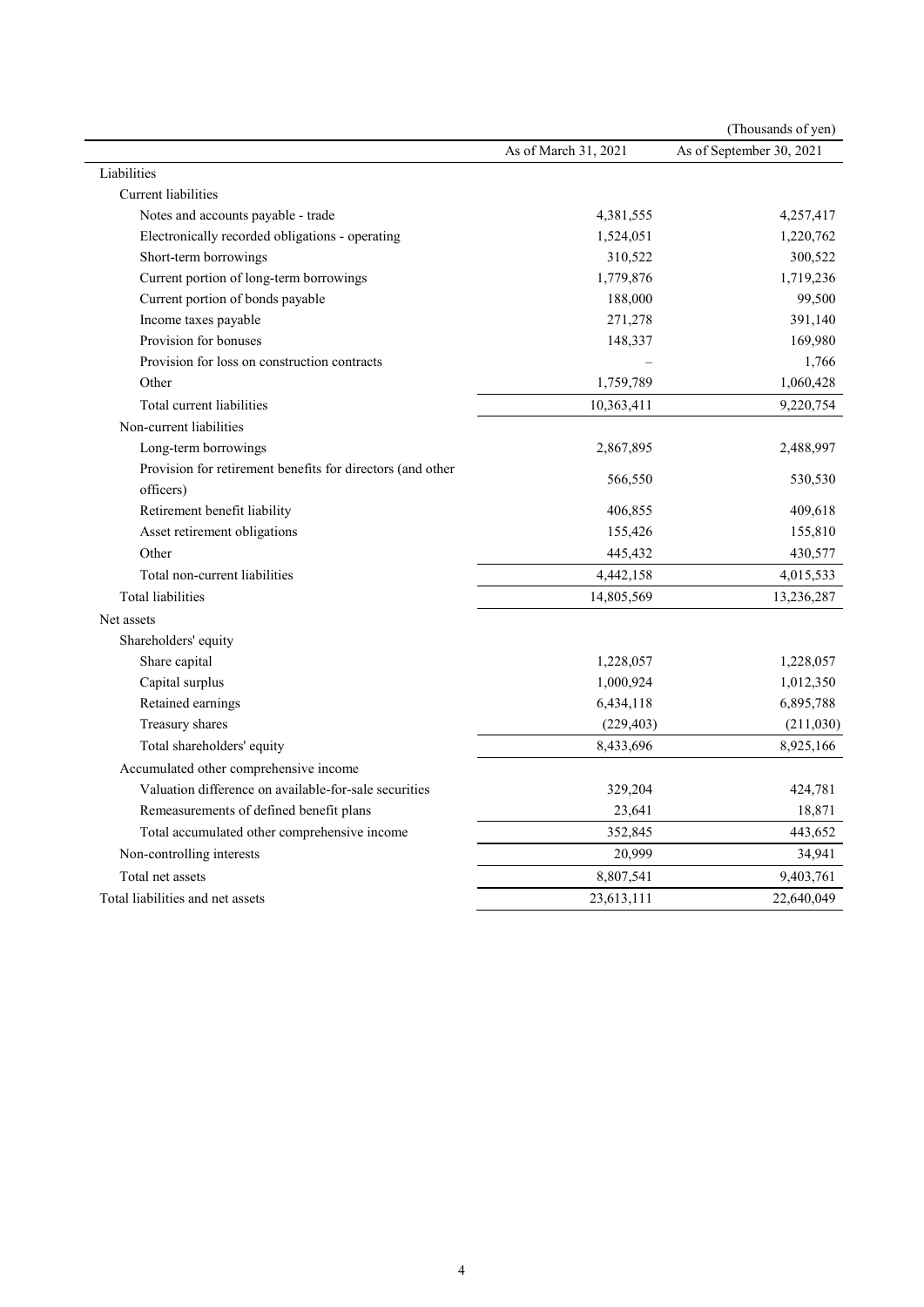## **Consolidated statements of income (cumulative) and consolidated statements of comprehensive income (cumulative)**

**Consolidated statements of income (cumulative)**

|                                                         |                    | (Thousands of yen) |
|---------------------------------------------------------|--------------------|--------------------|
|                                                         | Six months ended   | Six months ended   |
|                                                         | September 30, 2020 | September 30, 2021 |
| Net sales                                               | 10,149,954         | 11,453,607         |
| Cost of sales                                           | 7,535,267          | 7,950,247          |
| Gross profit                                            | 2,614,687          | 3,503,359          |
| Selling, general and administrative expenses            | 2,255,580          | 2,413,978          |
| Operating profit                                        | 359,106            | 1,089,381          |
| Non-operating income                                    |                    |                    |
| Interest income                                         | 77                 | 44                 |
| Dividend income                                         | 5,666              | 6,135              |
| Commission income                                       | 3,462              | 1,994              |
| Rental income from buildings                            | 4,248              | 4,248              |
| Reversal of allowance for doubtful accounts             | 1,284              | 1,214              |
| Subsidy income                                          | 10,963             | 891                |
| Gain on sale of scraps                                  | 4,951              | 21,155             |
| Other                                                   | 7,149              | 13,626             |
| Total non-operating income                              | 37,804             | 49,309             |
| Non-operating expenses                                  |                    |                    |
| Interest expenses                                       | 15,535             | 14,526             |
| Sales discounts                                         | 9,246              | 8,200              |
| Foreign exchange losses                                 | 408                | 5,548              |
| Donations                                               | 1,045              | 1,161              |
| Other                                                   | 1,640              | 1,266              |
| Total non-operating expenses                            | 27,876             | 30,704             |
| Ordinary profit                                         | 369,033            | 1,107,987          |
| Extraordinary income                                    |                    |                    |
| Gain on sale of non-current assets                      | 918                | 27                 |
| Gain on sale of investment securities                   | 27                 |                    |
| Total extraordinary income                              | 945                | 27                 |
| <b>Extraordinary</b> losses                             |                    |                    |
| Loss on sale of non-current assets                      | 41                 | 40                 |
| Loss on retirement of non-current assets                | 3,733              | 402                |
| Loss on valuation of investment securities              | 140,884            |                    |
| Retirement benefits for directors (and other officers)  |                    | 4,420              |
| Total extraordinary losses                              | 144,659            | 4,862              |
| Profit before income taxes                              | 225,319            | 1,103,151          |
| Income taxes                                            | 148,870            | 400,247            |
| Profit                                                  | 76,449             | 702,903            |
| Profit (loss) attributable to non-controlling interests | (18, 944)          | 3,023              |
| Profit attributable to owners of parent                 | 95,393             | 699,880            |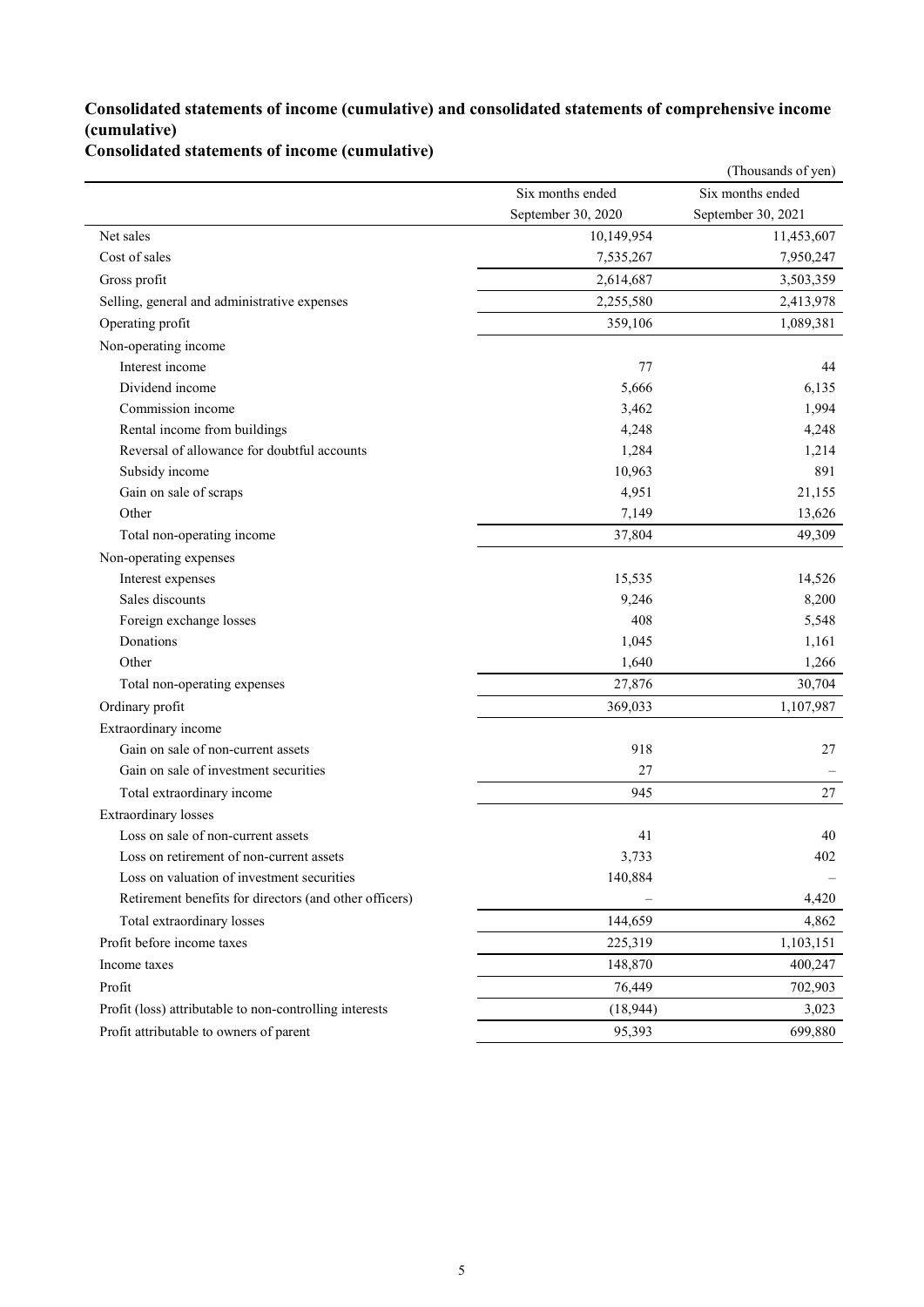## **Consolidated statements of comprehensive income (cumulative)**

|                                                                   |                    | (Thousands of yen) |
|-------------------------------------------------------------------|--------------------|--------------------|
|                                                                   | Six months ended   | Six months ended   |
|                                                                   | September 30, 2020 | September 30, 2021 |
| Profit                                                            | 76,449             | 702,903            |
| Other comprehensive income                                        |                    |                    |
| Valuation difference on available-for-sale securities             | 101,494            | 95,577             |
| Deferred gains or losses on hedges                                | (25)               |                    |
| Remeasurements of defined benefit plans, net of tax               | (2,381)            | (4,769)            |
| Total other comprehensive income                                  | 99,087             | 90,807             |
| Comprehensive income                                              | 175,536            | 793,711            |
| Comprehensive income attributable to                              |                    |                    |
| Comprehensive income attributable to owners of parent             | 194,481            | 790,687            |
| Comprehensive income attributable to non-controlling<br>interests | (18,944)           | 3,023              |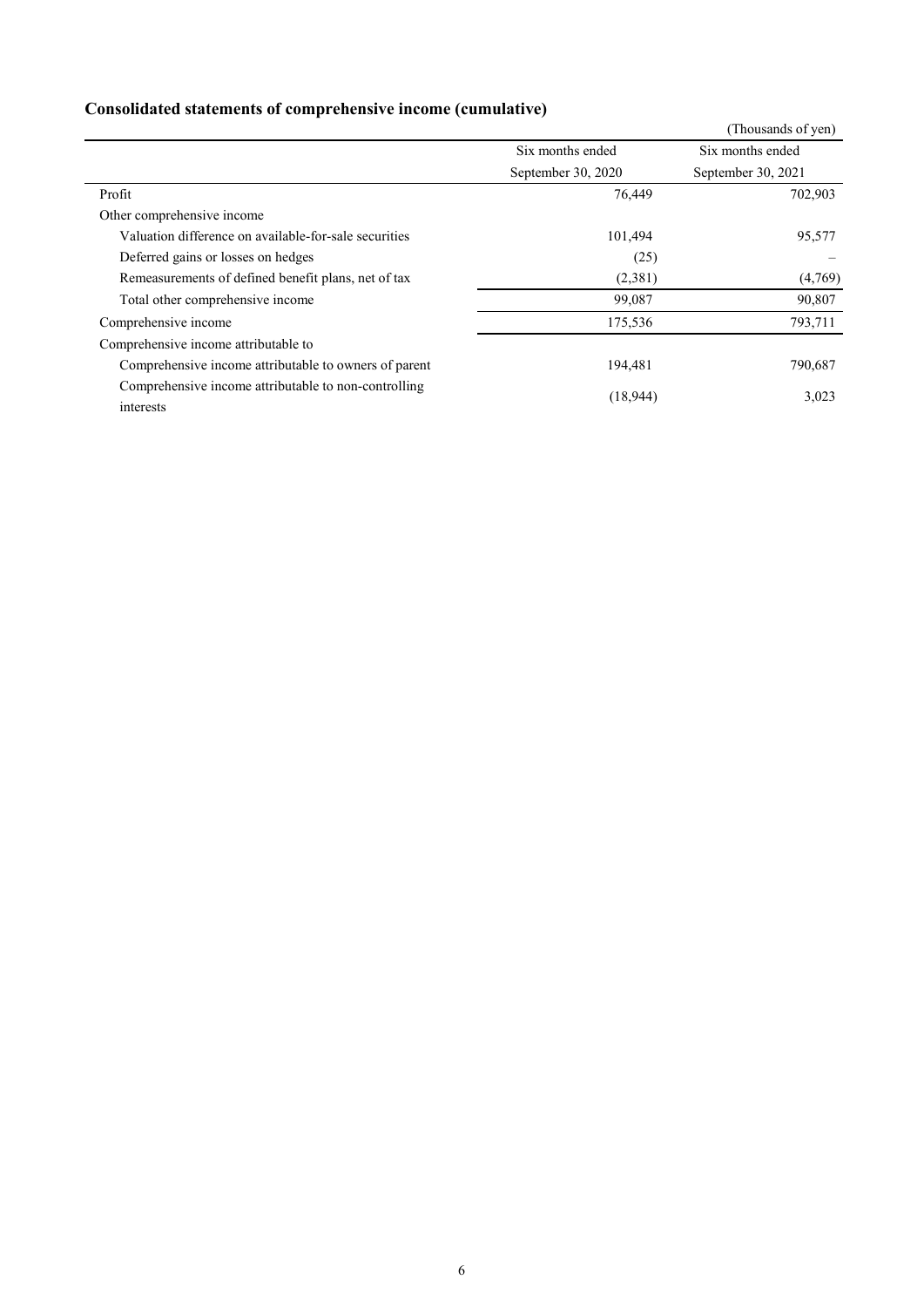### **Consolidated statements of cash flows**

|                                                              |                    | (Thousands of yen) |
|--------------------------------------------------------------|--------------------|--------------------|
|                                                              | Six months ended   | Six months ended   |
|                                                              | September 30, 2020 | September 30, 2021 |
| Cash flows from operating activities                         |                    |                    |
| Profit before income taxes                                   | 225,319            | 1,103,151          |
| Depreciation                                                 | 230,531            | 232,377            |
| Amortization of goodwill                                     | 28,041             | 22,897             |
| Loss on retirement of non-current assets                     | 3,733              | 402                |
| Loss (gain) on valuation of investment securities            | 140,884            |                    |
| Increase (decrease) in allowance for doubtful accounts       | (1,284)            | (900)              |
| Increase (decrease) in provision for bonuses                 | 28,596             | 21,642             |
| Increase (decrease) in provision for retirement benefits for |                    |                    |
| directors (and other officers)                               | 18,830             | (36,020)           |
| Increase (decrease) in retirement benefit liability          | (15,009)           | (4,110)            |
| Increase (decrease) in provision for loss on construction    |                    | 1,766              |
| contracts                                                    |                    |                    |
| Interest and dividend income                                 | (5,744)            | (6,179)            |
| Interest expenses                                            | 15,535             | 14,526             |
| Decrease (increase) in trade receivables                     | 1,537,971          | 1,020,582          |
| Decrease (increase) in inventories                           | (223, 139)         | (270, 742)         |
| Increase (decrease) in trade payables                        | (546, 038)         | (413, 035)         |
| Increase (decrease) in accounts payable - other              | (18, 304)          | (79, 567)          |
| Increase (decrease) in advances received                     | 192,061            | (176, 039)         |
| Other, net                                                   | 7,449              | (313, 125)         |
| Subtotal                                                     | 1,619,434          | 1,117,626          |
| Interest and dividends received                              | 5,741              | 6,179              |
| Proceeds from insurance income                               |                    | 3,000              |
| Interest paid                                                | (15,978)           | (14,651)           |
| Income taxes paid                                            | (268, 977)         | (287, 756)         |
| Extra retirement payments                                    |                    | (4, 420)           |
| Other, net                                                   | 18,842             | 26,495             |
| Net cash provided by (used in) operating activities          | 1,359,063          | 846,473            |
| Cash flows from investing activities                         |                    |                    |
| Proceeds from withdrawal of time deposits                    |                    | 77,379             |
| Payments into time deposits                                  | (6,002)            | (4,003)            |
| Purchase of property, plant and equipment                    | (170, 013)         | (322, 258)         |
| Proceeds from sale of property, plant and equipment          | 1,018              | 27                 |
| Purchase of intangible assets                                | (3,982)            | (10, 854)          |
| Payments of guarantee deposits                               | (97, 829)          | (4,383)            |
| Proceeds from refund of guarantee deposits                   | 7,539              | 23,939             |
| Purchase of investment securities                            | (8, 484)           |                    |
| Proceeds from sale of investment securities                  | 6,076              |                    |
| Decrease (increase) in investments and other assets          | 5,567              | (341)              |
| Proceeds from collection of loans receivable                 | 1,141              | 180                |
| Proceeds from cancellation of insurance funds                |                    | 14,448             |
| Payments for asset retirement obligations                    | (604)              |                    |
| Net cash provided by (used in) investing activities          | (265, 573)         | (225, 865)         |